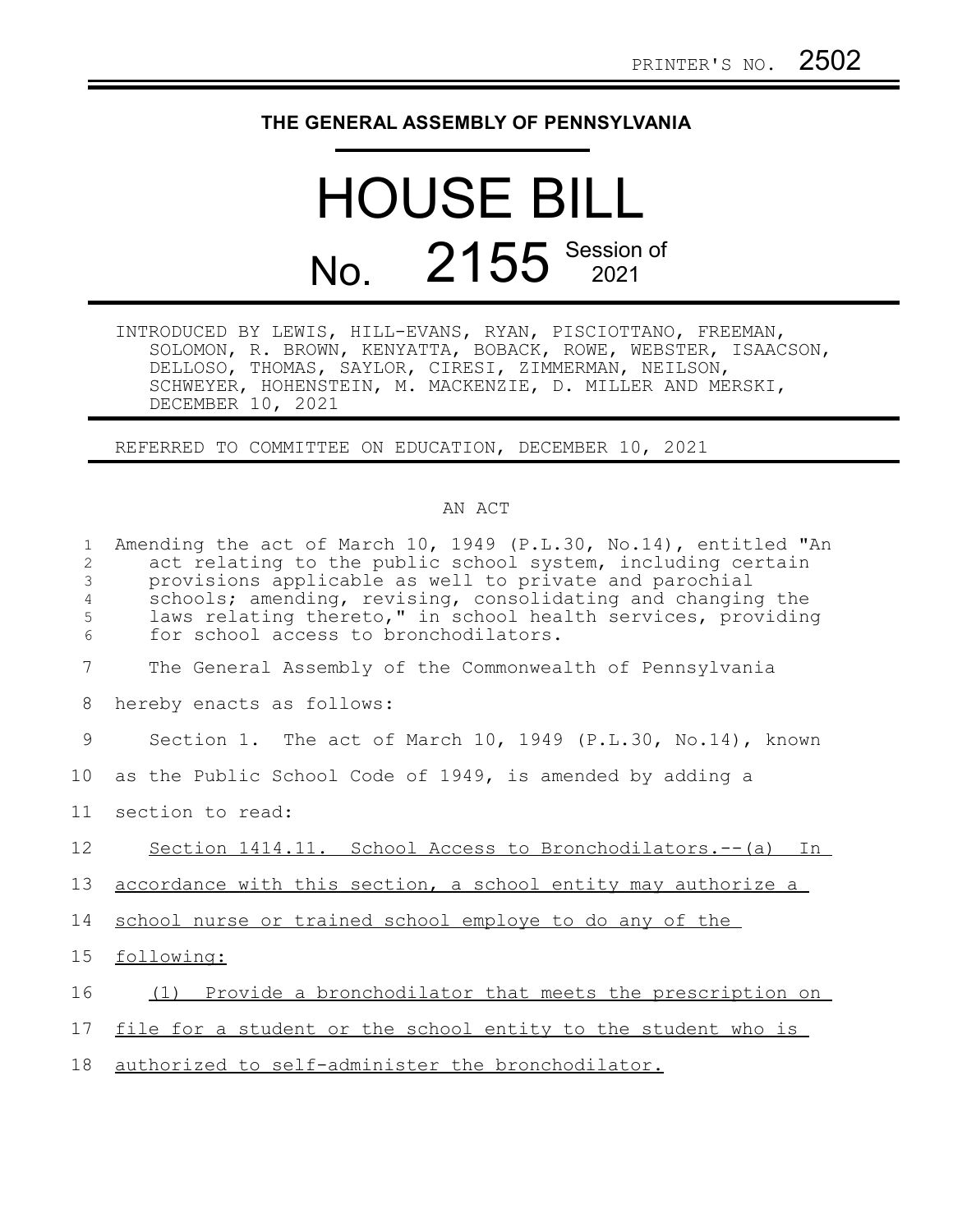| 1           | Administer a bronchodilator that meets the prescription<br>(2)   |
|-------------|------------------------------------------------------------------|
| 2           | on file for a student or the school entity to the student who    |
| 3           | the school nurse or trained school employe believes in good      |
| 4           | faith is experiencing an asthma episode or respiratory distress. |
| 5           | (b) Notwithstanding section 11 of the act of April 14, 1972      |
| 6           | (P.L.233, No.64), known as "The Controlled Substance, Drug,      |
| 7           | Device and Cosmetic Act," a physician or certified registered    |
| 8           | nurse practitioner may prescribe a bronchodilator in the name of |
| $\mathsf 9$ | the school entity for purposes specified under this section.     |
| 10          | (c) A bronchodilator from the school entity's supply,            |
| 11          | including a device or device component necessary to              |
| 12          | appropriately administer the bronchodilator, shall be dispensed  |
| 13          | from a licensed pharmacy or manufacturer.                        |
| 14          | (d) A school entity may, with a valid prescription under         |
| 15          | subsection (b), accept a donated bronchodilator, including a     |
| 16          | device or device component necessary to appropriately administer |
| 17          | the bronchodilator. The school entity may seek and apply for     |
| 18          | funding, including Federal, State, local or private grants, to   |
| 19          | purchase a bronchodilator, including a device or device          |
| 20          | component necessary to properly administer the bronchodilator.   |
| 21          | (e) A physician or certified registered nurse practitioner       |
| 22          | may refill any used or expired prescription for a bronchodilator |
| 23          | in the name of a school entity. The school entity shall maintain |
| 24          | the prescription for the bronchodilator as deemed necessary by   |
| 25          | the school entity for the purposes specified under this section. |
| 26          | (f) A school entity shall discard an expired bronchodilator      |
| 27          | in accordance with the school entity's standard protocols and    |
| 28          | the manufacturer's instructions.                                 |
| 29          | A school entity shall maintain a supply of<br>( က )              |
| 30          | bronchodilators at a school in a secure, unlocked and easily     |

20210HB2155PN2502 - 2 -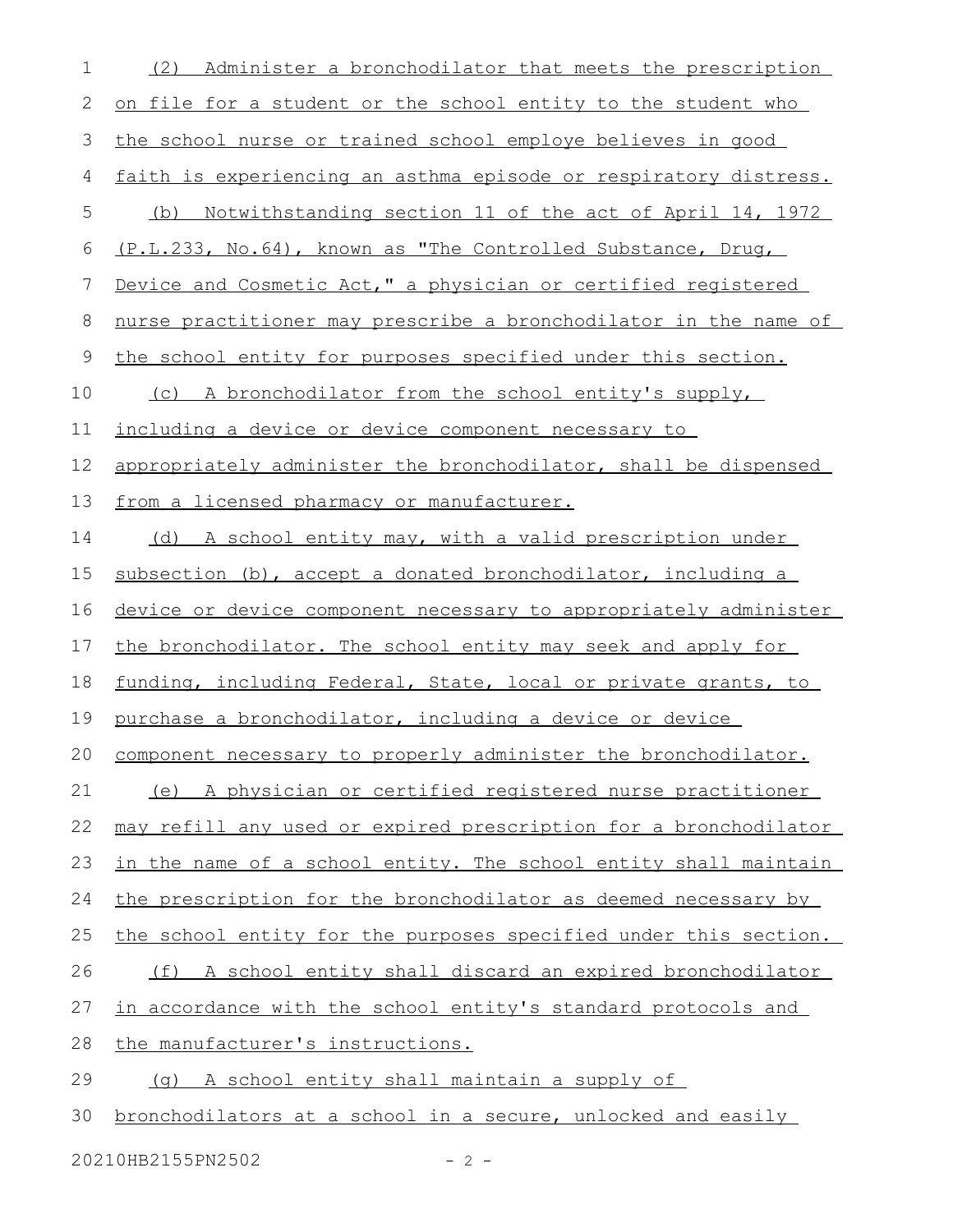| $\mathbf 1$                 | accessible location. The location shall be disclosed to a school    |  |
|-----------------------------|---------------------------------------------------------------------|--|
| 2                           | nurse and the trained employe that is designated to administer a    |  |
| 3                           | bronchodilator when the school nurse is not available.              |  |
| 4                           | (h) A school entity may designate no less than two                  |  |
| 5                           | individuals, including a school nurse and trained employe, at       |  |
| 6                           | each school who shall be responsible for the storage and            |  |
| 7                           | administration of a bronchodilator. Each school shall appoint no    |  |
| 8                           | less than one trained school employe to administer the school       |  |
| $\mathsf 9$                 | entity's supply of bronchodilators when the school nurse is not     |  |
| 10                          | available.                                                          |  |
| 11                          | (i) A school nurse or trained employe who is responsible for        |  |
| 12                          | the storage and administration of a bronchodilator under            |  |
| 13                          | subsection (h) shall successfully complete an annual training       |  |
| 14                          | course on the administration of a bronchodilator as designated      |  |
| 15                          | by the Department of Health.                                        |  |
| 16                          | The following shall apply to the administration of a<br>$(\dagger)$ |  |
| 17                          | school entity's supply of bronchodilators:                          |  |
| 18                          | (1) A bronchodilator that meets the prescription on file for        |  |
| 19                          | a student or the school entity may be provided to and used by       |  |
| 20                          | the student who is authorized to self-administer the                |  |
| 21                          | bronchodilator or may be administered to the student by a school    |  |
| 22                          | nurse or trained school employe.                                    |  |
| 23                          | When a student has not been diagnosed with asthma and<br>(2)        |  |
| 24                          | does not have a bronchodilator or a prescription for a              |  |
| 25                          | bronchodilator on file, a school nurse or trained school employe    |  |
| 26                          | may use a bronchodilator to respond to the student's respiratory    |  |
| 27                          | distress under a standing protocol from a physician or certified    |  |
| 28                          | registered nurse practitioner in accordance with this section.      |  |
| 29                          | When a student has been diagnosed with asthma and the<br>(3)        |  |
| 30                          | student's personal bronchodilator is empty or temporarily           |  |
| 20210HB2155PN2502<br>$-3 -$ |                                                                     |  |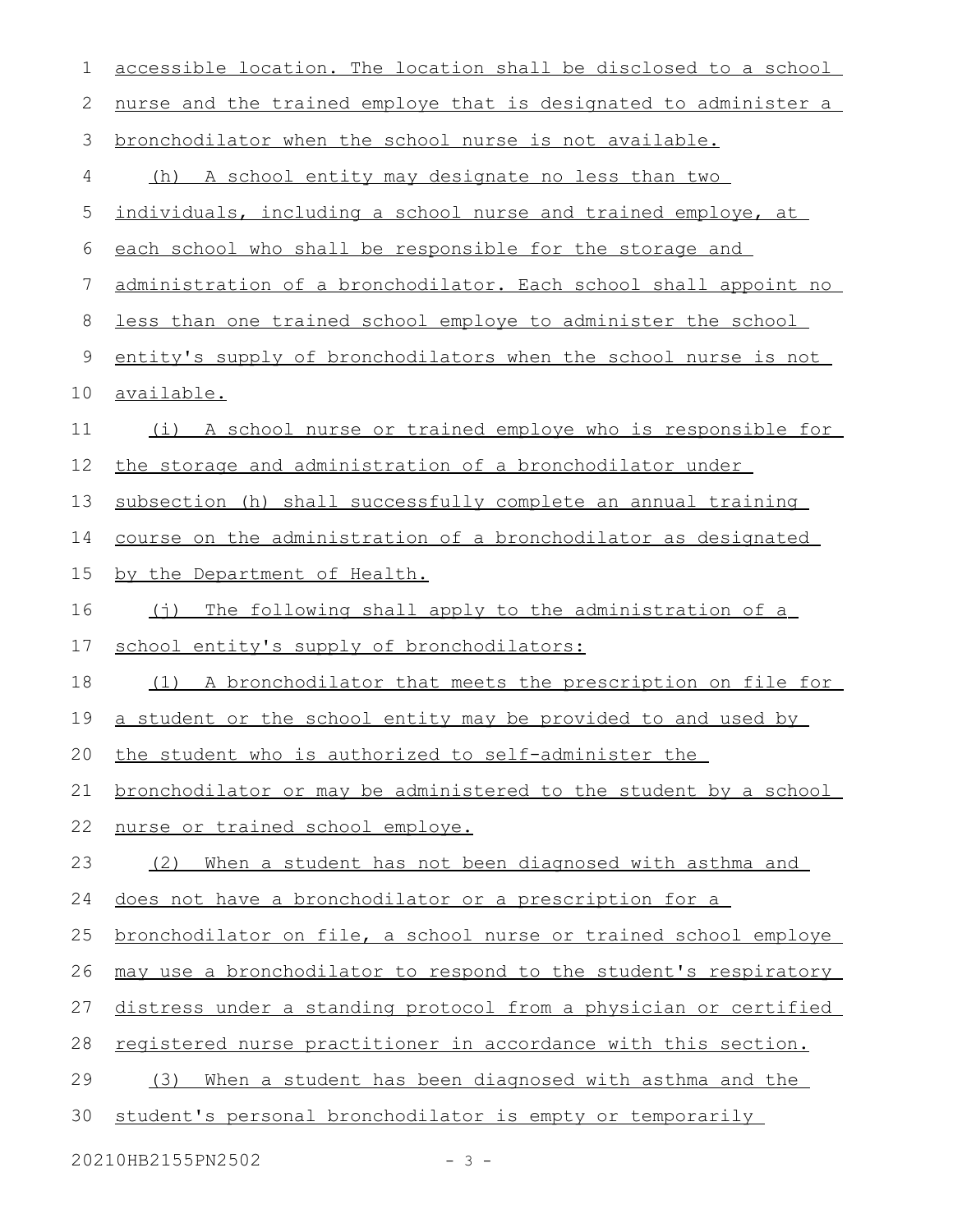| $\mathbf 1$ | unavailable, a school nurse or a trained school employe may      |
|-------------|------------------------------------------------------------------|
| 2           | administer a bronchodilator to respond to the student's asthma   |
| 3           | episode or respiratory distress if all of the following apply:   |
| 4           | (i) The student's parent or quardian has provided written        |
| 5           | permission to the school entity for the student to be            |
| 6           | administered a bronchodilator during the school year. The        |
| 7           | student's parent or quardian may include the written permission  |
| $\,8\,$     | with a written request under section 1414.1(c)(2).               |
| $\mathsf 9$ | (ii) The student's parent or quardian has signed a statement     |
| 10          | relieving the school entity and the school entity's employes and |
| 11          | agents, including a physician or certified registered nurse      |
| 12          | practitioner who prescribes a bronchodilator, of any liability,  |
| 13          | except in the case of gross negligence, as a result of an injury |
| 14          | arising from the administration of a bronchodilator.             |
| 15          | (iii) The school entity has informed the student's parent or     |
| 16          | guardian, in writing, that the school entity and the school      |
| 17          | entity's employes and agents, including a physician or certified |
| 18          | registered nurse practitioner who prescribes a bronchodilator,   |
| 19          | will not incur any liability, except in the case of gross        |
| 20          | negligence, as a result of injury arising from the               |
| 21          | administration of a bronchodilator.                              |
| 22          | The school entity has informed the student's parent or<br>(iv)   |
| 23          | guardian, in writing, that a bronchodilator is not to be used as |
| 24          | a replacement for a student bringing a prescribed asthma         |
| 25          | medication to school.                                            |
| 26          | (4) A metered dose inhaler shall be used with a valved           |
| 27          | holding chamber or disposable mouthpiece to mitigate the spread  |
| 28          | of disease during the administration of a bronchodilator under   |
| 29          | this section. After the use of a valved holding chamber, under   |
| 30          | this clause, a school nurse or trained employe shall, as per     |
|             |                                                                  |

20210HB2155PN2502 - 4 -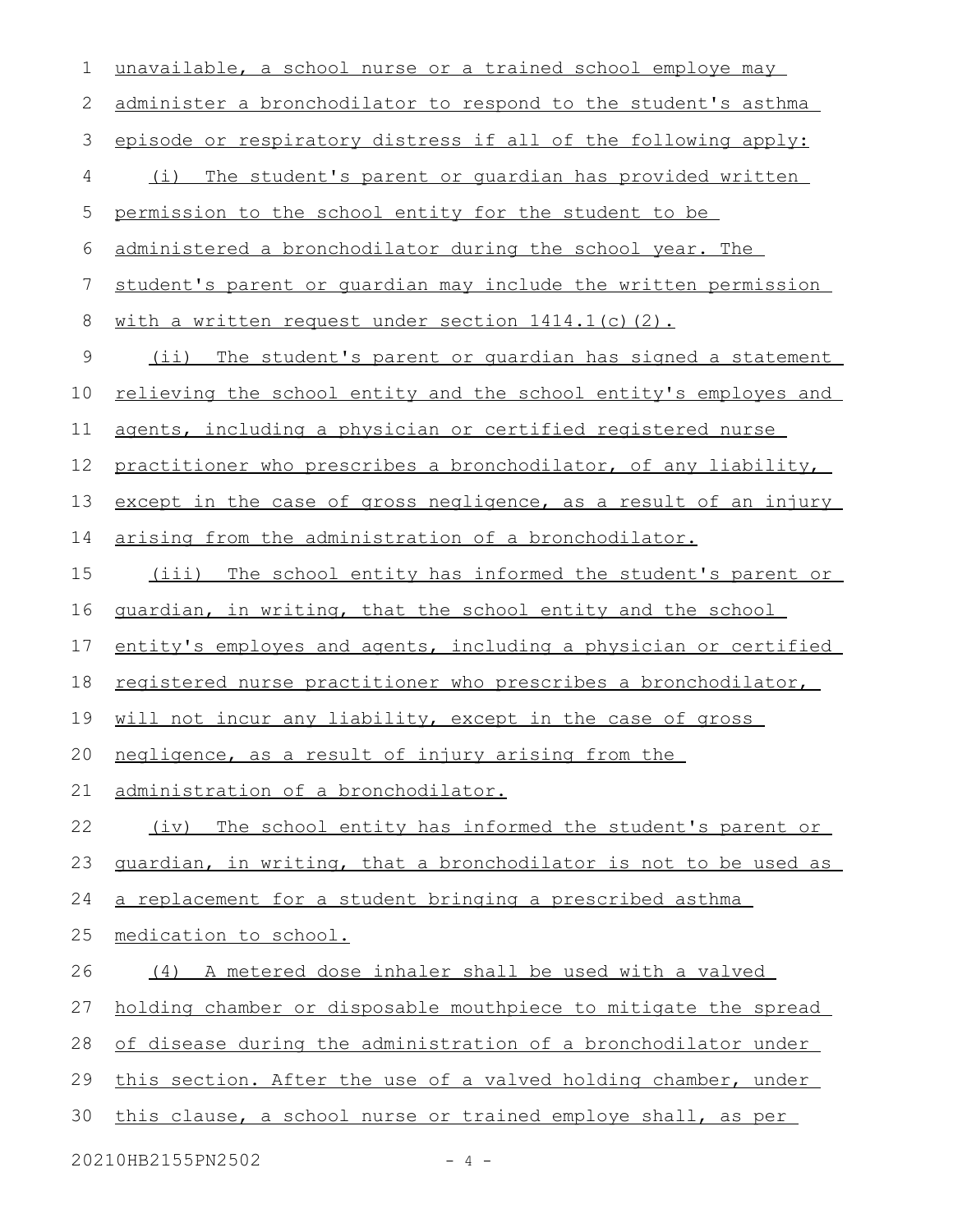| $\mathbf 1$ | manufacturer instructions, dispose of the disposable mouthpiece  |
|-------------|------------------------------------------------------------------|
| $\mathbf 2$ | or sanitize the valved holding chamber.                          |
| 3           | (k) A school entity shall implement a reporting system to        |
| 4           | notify a student's parent or quardian and health care            |
| 5           | practitioner when a bronchodilator has been used by the student  |
| 6           | at a school. The school entity may implement a recording system  |
| 7           | to document each instance when a bronchodilator has been used by |
| $\,8\,$     | a student and who administered the bronchodilator. If a          |
| $\mathsf 9$ | student's respiratory distress or asthma episode does not        |
| 10          | improve, a school nurse or trained school employe shall contact  |
| 11          | 911 as soon as possible.                                         |
| 12          | The provisions of 42 Pa.C.S. \$§ 8332 (relating to<br>( 1 )      |
| 13          | emergency response provider and bystander good Samaritan civil   |
| 14          | immunity) and 8337.1 (relating to civil immunity of school       |
| 15          | officers or employees relating to emergency care, first aid and  |
| 16          | rescue) shall apply to a school nurse or trained employe who     |
| 17          | administers a bronchodilator and a physician or certified        |
| 18          | registered nurse practitioner who prescribes a bronchodilator to |
| 19          | a school entity under this section.                              |
| 20          | Administration of a bronchodilator under this section<br>(m)     |
| 21          | shall comply with section 504 of the Rehabilitation Act of 1973  |
| 22          | (Public Law 93-112, 29 U.S.C. § 794) and 22 Pa. Code Ch. 15      |
| 23          | (relating to protected handicapped students).                    |
| 24          | (n) As used in this section--                                    |
| 25          | "Asthma" means a chronic lung disease that inflames and          |
| 26          | narrows the airways and causes recurring periods of wheezing,    |
| 27          | chest tightness, shortness of breath and coughing. The term      |
| 28          | includes reactive airway disease.                                |
| 29          | "Bronchodilator" means a medication used for the quick relief    |
| 30          | of asthma symptoms that dilates the airways and is recommended   |

20210HB2155PN2502 - 5 -